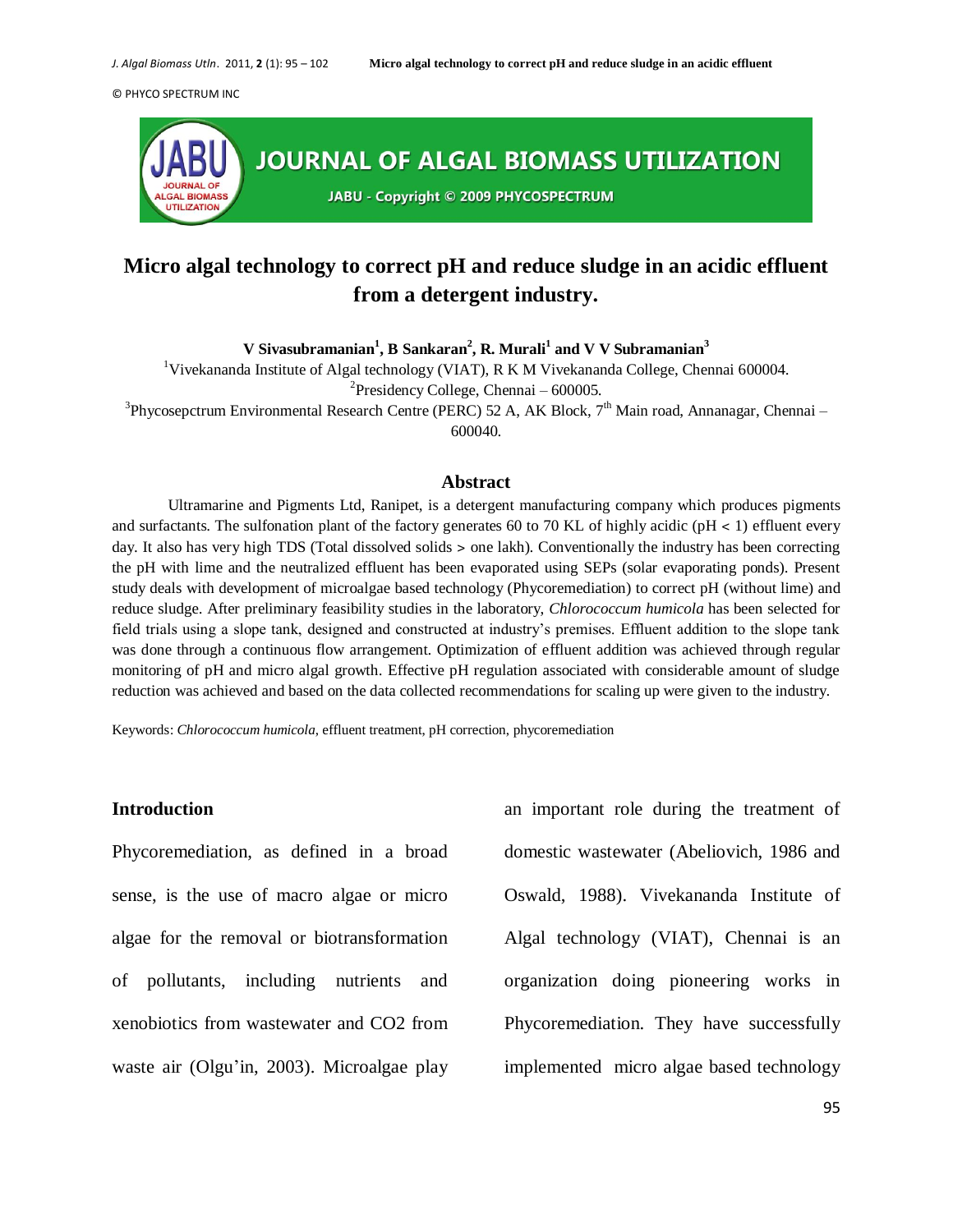in treating different types of industrial wastewater. The first ever phycoremediation plant with *Chroococcus turgidus* has been working from September 2006 at SNAP industry very successfully (Sivasubramanian *et al*, 2009).

Industrial wastewaters are conventionally treated using chemicals for pH correction, sludge, colour and odour removal. Micro algal technology prevents the use of chemicals in treatment and also the process is simplified.

The present study is on the phycoremediation of effluent from Ultramarine and Pigments limited, situated at Ranipet, Tamilnadu, India. The company is involved in manufacturing pigments for detergents and surfactants. Their liquid effluent is acidic and has a very high TDS ranging from  $75000 - 150000$ . The industry has to release the effluent after neutralizing it with Lime, slaked. Industry was also using

solar evaporation ponds to evaporate the effluent to leave out final solid sludge.

Preliminary laboratory experiments proved that *Chlorococcum humicola* a chlorophycean micro alga has the potential to correct pH and reduce total dissolved solids (sludge).

# **Materials and Methods**

Ultramarine and Pigments limited is one of the largest pigment and surfactant manufacturing company. They have two factories in South India. One of them is situated in Ranipet, an industrial town 110 kilometers northwest of Chennai. It specializes in the manufacture of inorganic pigments and organic surfactants with international quality standard. The company commits itself to prevention of pollution through seeking and adopting techniques and process that reduce energy consumption and reduce damage to the environment.

The company produces a chemical called Ultramarine blue. It is a very safe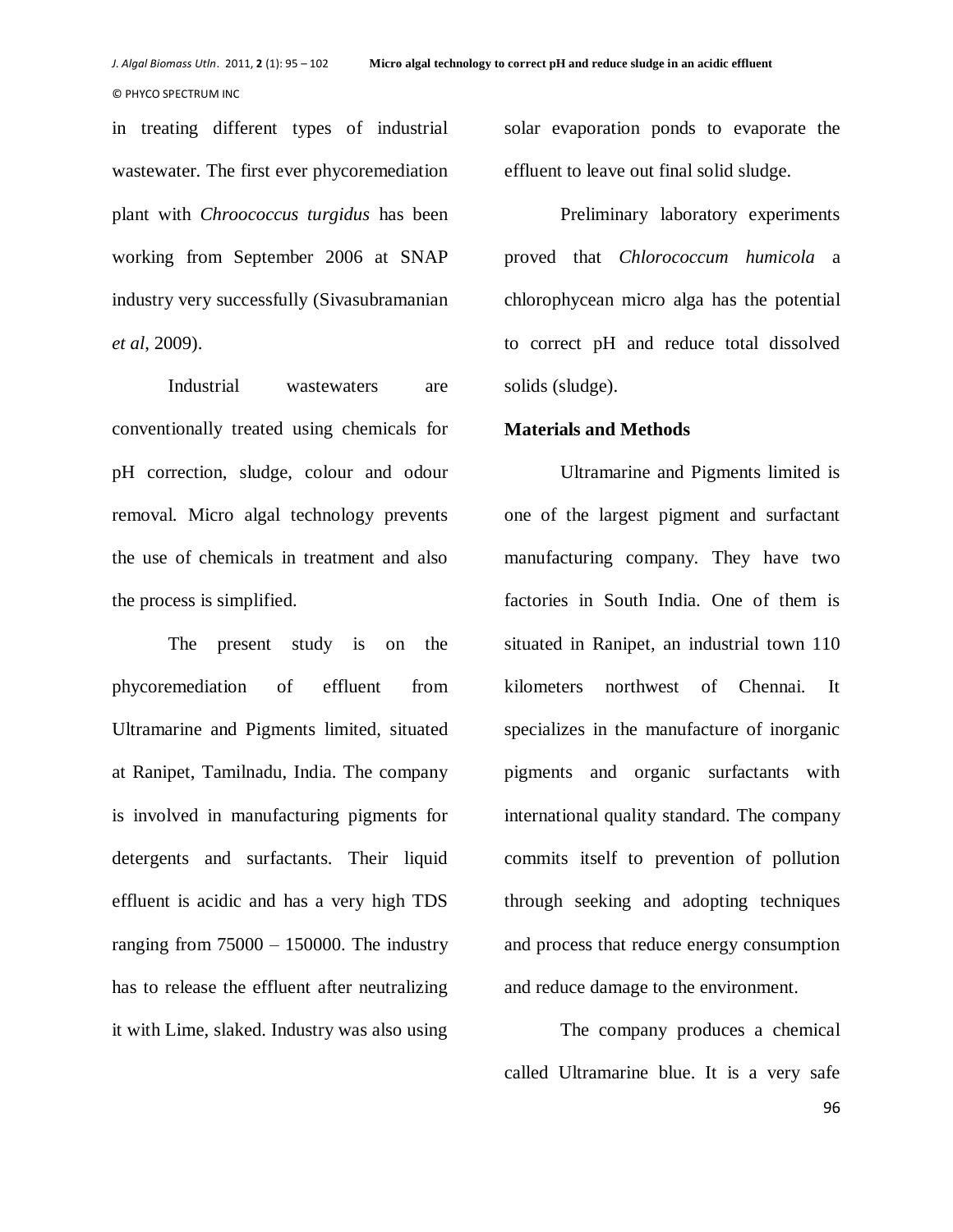chemical, non-hazardous blue pigment with a variety of applications worldwide. Its synthetic manufacturing process and possibility for close control over its physical, chemical, and colour characteristics enable the production of several types of this blue pigment, which are readily accepted by plastic, printing ink, paint, cosmetic and many other industries due to advantages over other organic pigments and dyes. Besides, Ultramarine blue is an environment friendly pigment available to the industry today.

The acidic waste water was neutralized with lime, slaked by the industry, settled to remove the total suspended solids and evaporated on solar evaporation ponds (SEPs). The dried solids were recovered from the SEP and stored in a secured landfill. Improvised CFTRI Medium (Venkataraman LV, 1985), Bold Basal Medium (Nichols H W, 1965) was prepared for laboratory cultivation of microalga.

# *Microalgae*

*Chlorococcum humicola* maintained in the VIAT lab which was earlier identified following the monograph of Philipose, 1967. *Chlorococcum* is a fresh water green alga. It was maintained in the laboratory at  $24\pm1\,^{\circ}\mathrm{C}$ in a thermostatically controlled room and illuminated with cool white fluorescent lamps (Philips 40W, cool daylight 6500K) at an intensity of 2000 lux in a 12:12 light dark regime. All the physical and chemical parameters were analysed according to APHA Standard methods (APHA, 2000).

# *Sloping pond - pilot scale*

The pilot scale sloping pond was constructed in Iron and was designed with a dimension of 3 m (L)  $\times$  1.5 m (W)  $\times$  0.3 m (depth) with a sloping angle of the evaporating surface of 45°. The dimension of the sloping area was 4 m2. The holding capacity of the tank was 1500 l. The flow rate of the effluent was at 500 l/h. The plant was run during the day for about 8 h.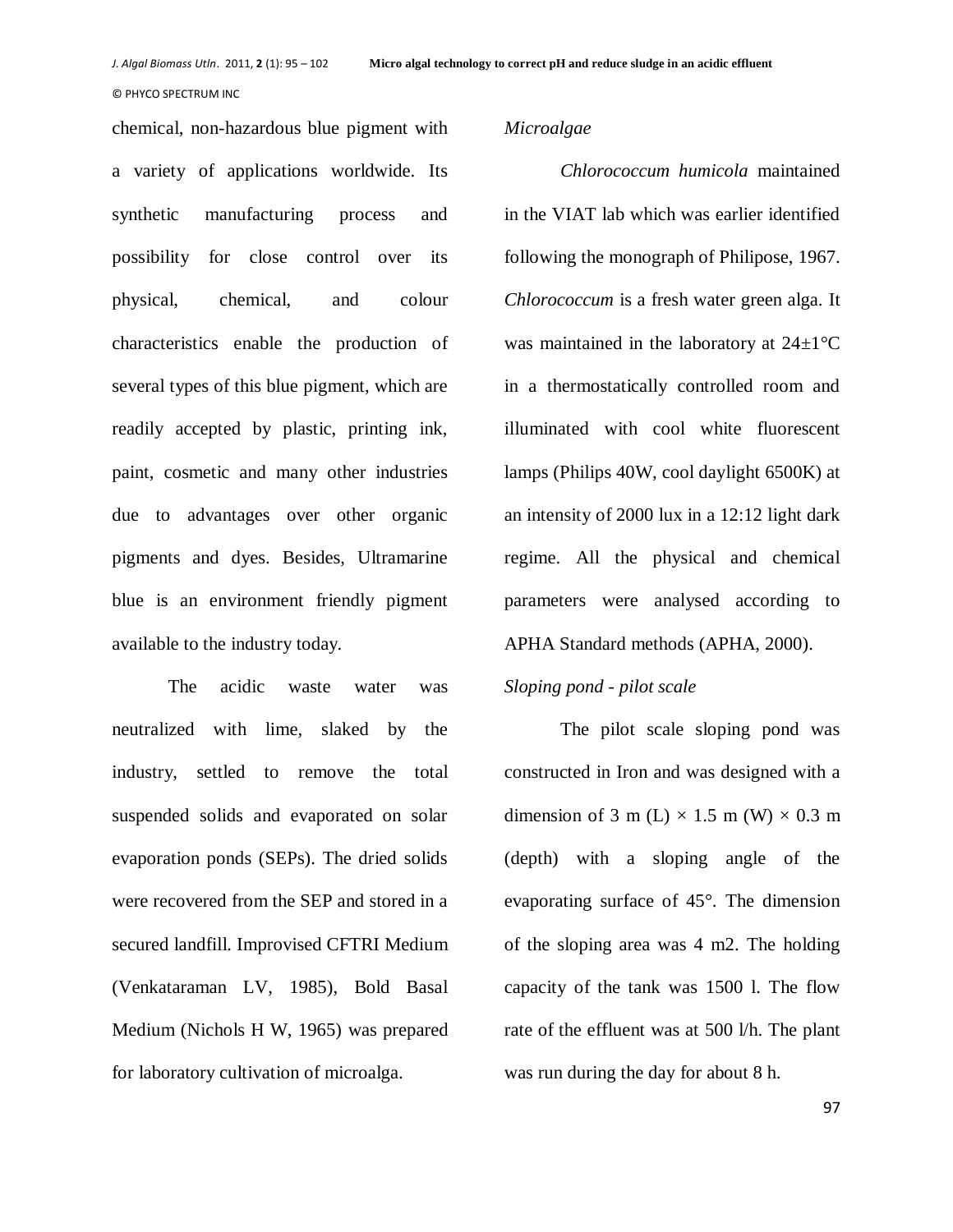Sloping pilot plant tank built in the industries premises for field trials of phycoremediation. Aeration, agitation, temperature and growth of the microalgae were the factors that influenced sloping tank treatment. Outdoor treatment was comparatively more effective than the indoor treatment. The factor behind this might be the sunlight, with the light intensity between 15 and 75 Klux (morning – 25 Klux, noon  $-75$  Klux and evening  $-15$ Klux); whereas the artificial illumination in indoors were between 2000 and 4000 lux. The aeration was too better in the outdoors due to frequently altered wind movement.

The experiment has been planned to first grow the algal culture in the tank and then add the effluent for treatment. The sloping tank used for the pilot culture study was found best for phycoremediation. This is because of better aeration and expediency of periodical mixing. Aeration and agitation improved the growth of algae and this has

been achieved by rhythmic circulation of the effluent in a sloping pond. This in addition increased the rate of evaporation too. The principle of the sloping design is to create a turbulent flow while the algal suspension flows through sloping surfaces. A pump returns the algal suspension from the lowest point to the top. The turbulence is produced by gravity, according to the flow speed of the liquid given by the slope of the surface. The flow rate of the effluent was at 500 LPH. The running time of the plant during day-time was 8 hrs.

The tank has been filled with 1000 L of raw water. The nutrients Sodium bicarbonate, NPK fertilizer, super phosphate and magnesium sulphate have been added to water in the tank because, the growth of the microalgae to be grown would be absolutely reliant upon the availability of nutrients. The quantity of chemicals added to the tank has been based on the improvised CFTRI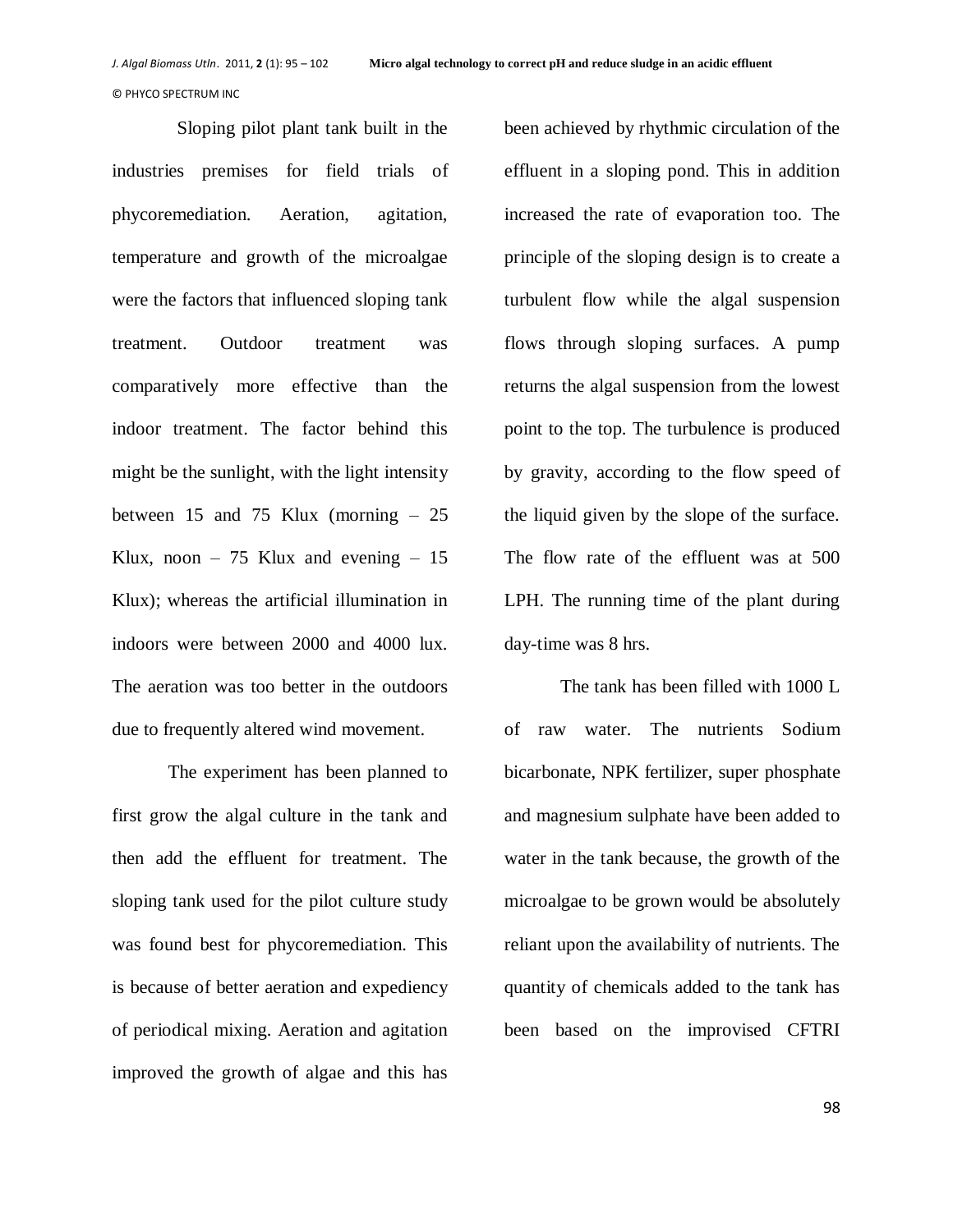medium suggested by CFTRI, Mysore for outdoor cultivation.

The fresh *C. humicola* culture taken to the industry for the purpose of phycoremediation has been added to the nutrient mixed water in the pilot culture tank. The tank has been kept undisturbed for 10 days. The luxuriant green micro algal culture of *C. humicola* was found ready for the phycoremediation study.

The experiment has been started with the algal culture by adding 50 L of effluent to it with a variant acidic pH  $(5 - 6.5)$  and TDS in the range of 75000 to 150000 mg/L. The supplementary quantities of 10 L have been added every day to study the effect of microalgae on the effluent. The physical parameters like the pH, temperature, TDS have been analysed every day. Cell count and the evaporation rate of the tank have also been studied.

The cell count of the *C. humicola* reduced significantly during every addition

of raw effluent due to inadequate nutrients. Hence, the nutrients such as  $NaHCO<sub>3</sub>$  and NPK have been added periodically to enhance the cell count of *C. humicola*.

# **Results and Discussion**

The raw effluent was analysed for its physic-chemical parameters and the results are shown in Table 1. The TDS was very high (90846 mg/l). The levels of sodium and sulphate were very high. The chloride levels also very high. The conventional method of neutralizing with lime, slaked was followed and the effluent was allowed to evaporate in solar evaporation ponds. The physic-chemical parameter of treated effluent showed a very good reduction in sodium and chloride.

99 The principle of the slopping design is to create a turbulent flow while the algal suspension flows through sloping surfaces. A pump returns the algal suspension from the lowest point to the top. The turbulence is produced by gravity. The flow speed of the liquid increases with the slope of the surface. Effluent enriched with *C. humicola* was loaded into the slope pilot tank. The pH increase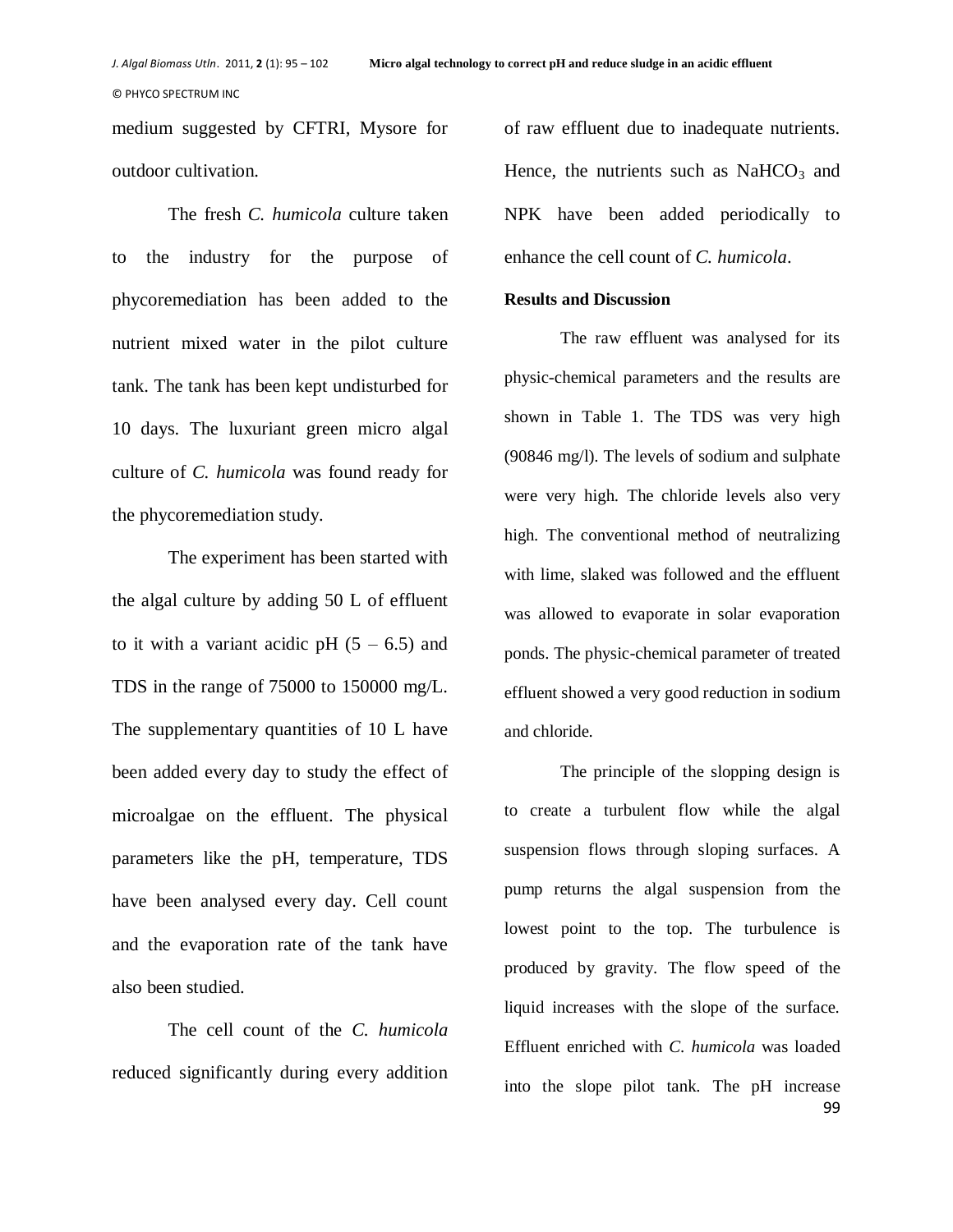occurred after the micro algal treatment which

The pH of the untreated

was the most desired result of the experiment.

| Parameters                    | Raw effluent   | <b>Treated effluent</b> |
|-------------------------------|----------------|-------------------------|
| Turbidity                     | 14.1           | 74.6                    |
| Total dissolved solids (mg/l) | 63510          | 54382                   |
| Conductivity (micromho/cm)    | 90846          | 77707                   |
| pH                            | 3.8            | 6.7                     |
| Alkalinity pH mg/l            | $\overline{0}$ | $\overline{0}$          |
| Alkalinity mg/l               | Nil            | Nil                     |
| Total Hardness mg/l           | 5800           | 2100                    |
| Calcium mg/l                  | 1360           | 560                     |
| Magnesium mg/l                | 576            | 168                     |
| Sodium mg/l                   | 18500          | 16100                   |
| Potassium mg/l                | 500            | 600                     |
| Iron mg/l                     | 0.82           | 0.99                    |
| Manganese mg/l                | Nil            | Nil                     |
| Free Ammonia mg/l             | 0.37           | 16.28                   |
| Nitrite (as NO2) mg/l         | 2.67           | 2.58                    |
| Nitrate (as NO3) mg/l         | 11             | 12                      |
| Chloride (as Cl) mg/l         | 27400          | 24200                   |
| Flouride (as F) mg/l          | 0.97           | 0.84                    |
| Sulphate (as SO4) mg/l        | 2007           | 2920                    |
| Phosphate (as PO4) mg/l       | 3.38           | 73.84                   |
| Silica (as SiO2) mg/l         | 31.66          | 71.9                    |
| BOD mg/l                      | 860            | 740                     |
| $COD$ mg/l                    | 2894           | 2512                    |

## **Table 1. A comparison of physic-chemical parameters of raw effluent with the treated effluent**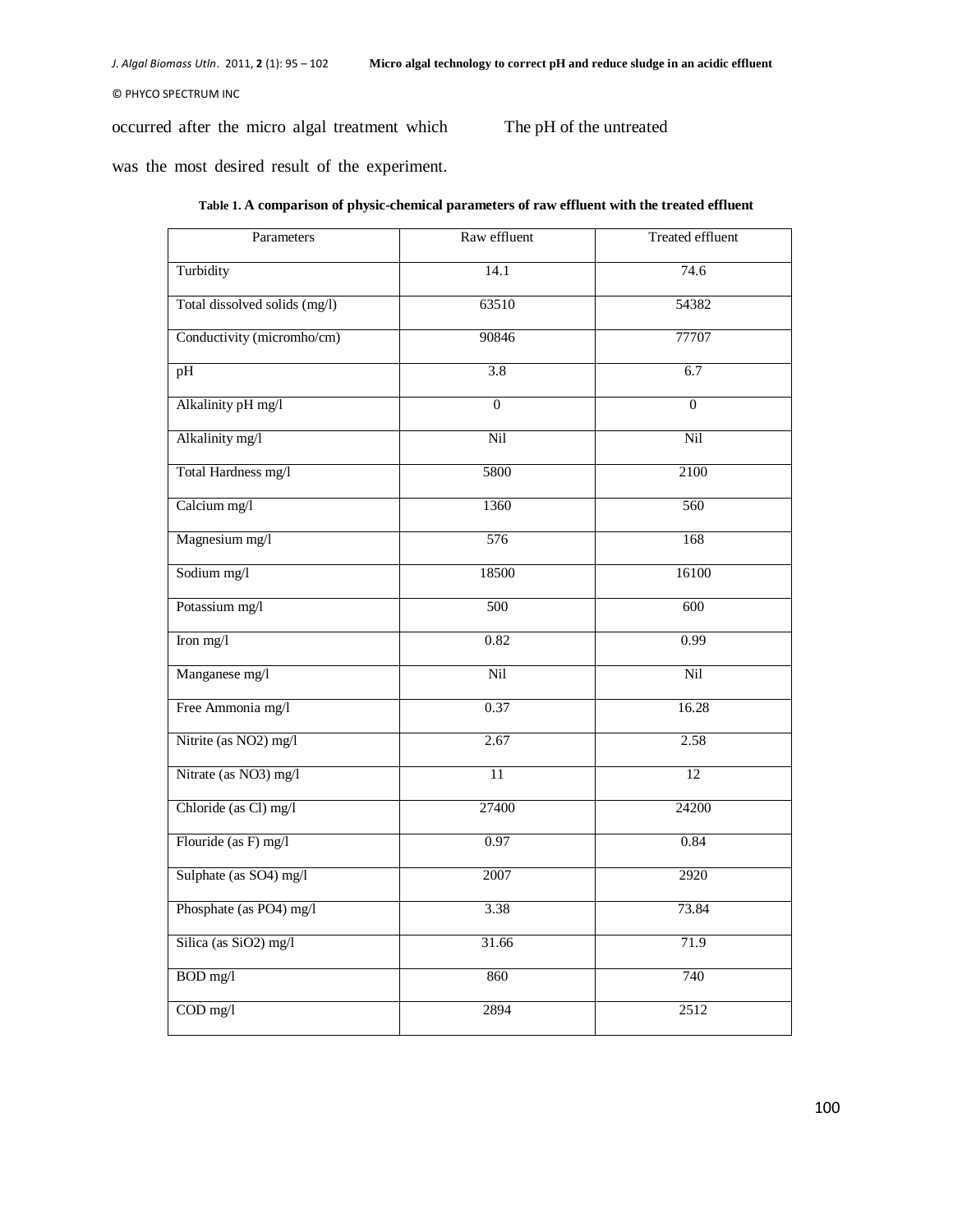effluent is 3.8 when compared to the treated effluent which was 6.7. The TDS also reduced from 63510 to 54382.

Effective pH regulation associated with considerable amount of sludge reduction was achieved and recommendations for scaling up were given to the industry.

#### **Conclusion**

The phycoremediation work carried out in the pilot plant scale using *C. humicola* was successful. The company requirement of pH correction and sludge reduction could be achieved without employing any chemicals. The recommendations were given to the industry to setup a scaling up plant to save a substantial amount of money on chemicals and the environment is saved from the dumping of hazardous solid waste.

## **References**

Abeliovich A. 1986. Algae in wastewater oxidation ponds. In Handbook of *Microalgal Mass Culture*, edition. A. Richmond, 331-338. CRC Press, Boca Raton, FL.

American Public Health Association (2000) *Standard Methods for Examination of Water and Waste Water*, 21st edn, APHA, Washington DC. Nichols HW, Bold HC (1965) *Growth media – Fresh water*. In: Stein JR (ed) *Handbook of Physiological Methods*, 7–24. Cambridge University Press, Cambridge.

Olguín EJ. 2003. Phycoremediation: key issues for cost-effective nutrient removal processes, Biotechnol. Adv., 22: 81-91.

Oswald WJ. 1988. Micro-algae and waste-water treatment. In Microalgal Biotechnology, edition. M.B.L. Borowitzka, 305-328. Cambridge University Press, Cambridge.

Philipose M T (1967) *Chlorococcales*, ICAR, New Delhi.

Sivasubramanian V, Subramanian VV, Raghavan BG and Ranjithkumar R. 2009. Large scale phycoremediation of acidic effluent from an alginate industry. *Science Asia*, 35: 220–226

Spolaore P, Joannis-Cassan C, Duran E. and Isambert A. 2006. Commercial applications of microalgae. *Journal of Bioscience and Bioengineering,* 101: 87- 96.